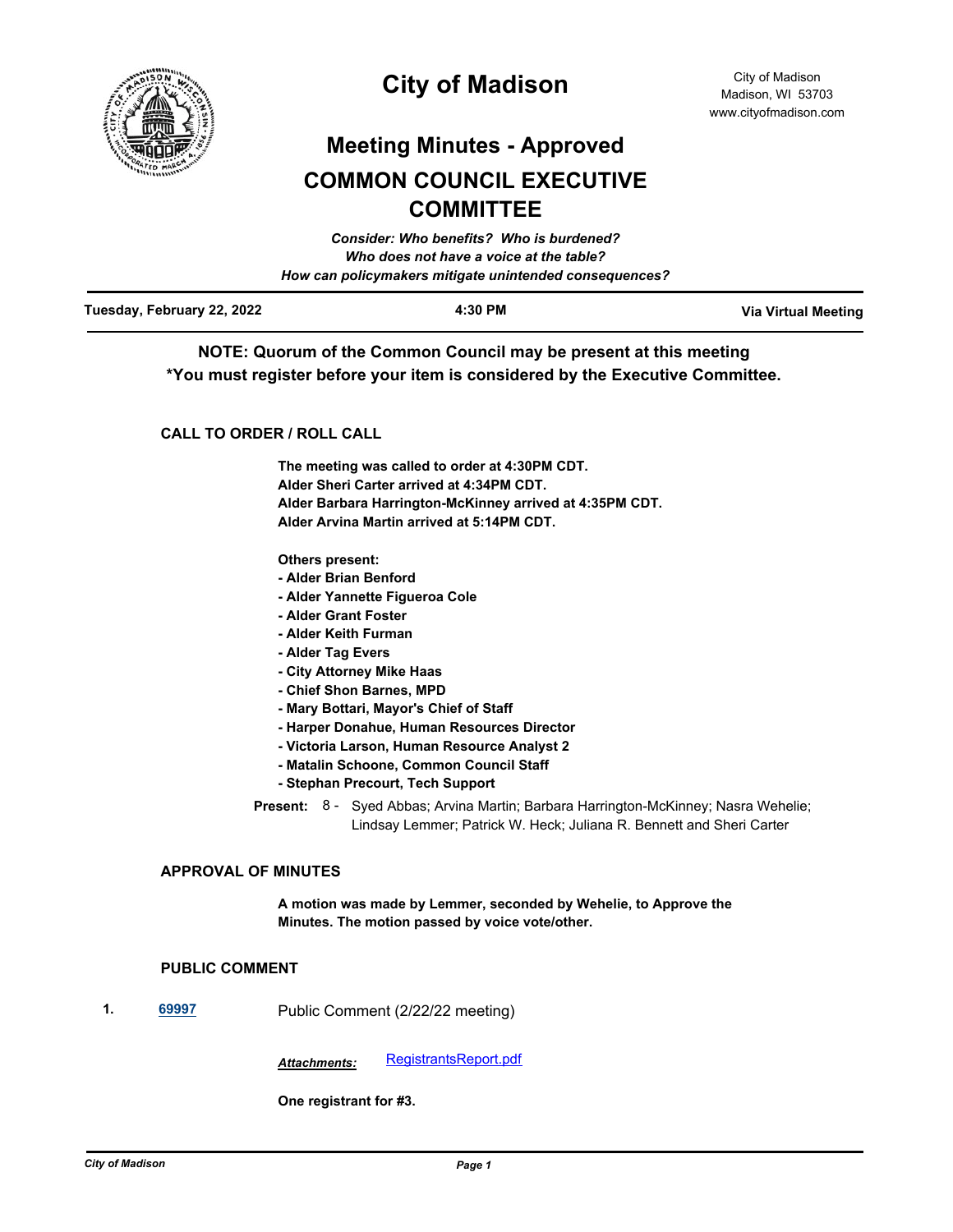#### **DISCLOSURES AND RECUSALS**

**No disclosures or recusals from the members present.**

#### **UPDATE ITEMS**

**2. [70079](http://madison.legistar.com/gateway.aspx?m=l&id=/matter.aspx?key=81264)** Update Item: Common Council Chief of Staff Hiring Process

**Harper Donahue & Victoria Larson, Human Resources, updated Executive Committee members on the Council Office Chief of Staff hiring process.**

**A motion was made by Bennett, seconded by Heck, for the Common Council Executive Committee to not make an offer until the Common Council has voted. The motion failed by the following vote:**

- **Ayes:** 3 Arvina Martin; Patrick W. Heck and Juliana R. Bennett
- Noes: 4 Syed Abbas; Barbara Harrington-McKinney; Nasra Wehelie and Lindsay Lemmer
- **Non Voting:** 1 Sheri Carter

#### **PRESENTATIONS**

| 3. | 70023 | Presentation: Election-Related Litigation, Investigations, & Legislation |                                                                                                                                        |
|----|-------|--------------------------------------------------------------------------|----------------------------------------------------------------------------------------------------------------------------------------|
|    |       | <b>Attachments:</b>                                                      | CCEC presentation 2.22.22.pdf<br>Madison memo re. election bills 2.21.22.pdf                                                           |
|    |       | passed by voice vote/other.                                              | A motion was made by Carter, seconded by Martin, to Refer to a future<br>meeting of the COMMON COUNCIL EXECUTIVE COMMITTEE. The motion |
| 4. | 70029 |                                                                          | Presentation: League of Wisconsin Municipalities 123rd Annual Conference                                                               |
|    |       | passed by voice vote/other.                                              | A motion was made by Carter, seconded by Martin, to Refer to a future<br>meeting of the COMMON COUNCIL EXECUTIVE COMMITTEE. The motion |
| 5. | 70037 |                                                                          | Presentation: 2022 Renewable Energy Summit                                                                                             |
|    |       | passed by voice vote/other.                                              | A motion was made by Carter, seconded by Martin, to Refer to a future<br>meeting of the COMMON COUNCIL EXECUTIVE COMMITTEE. The motion |

## **FUTURE AGENDA ITEMS**